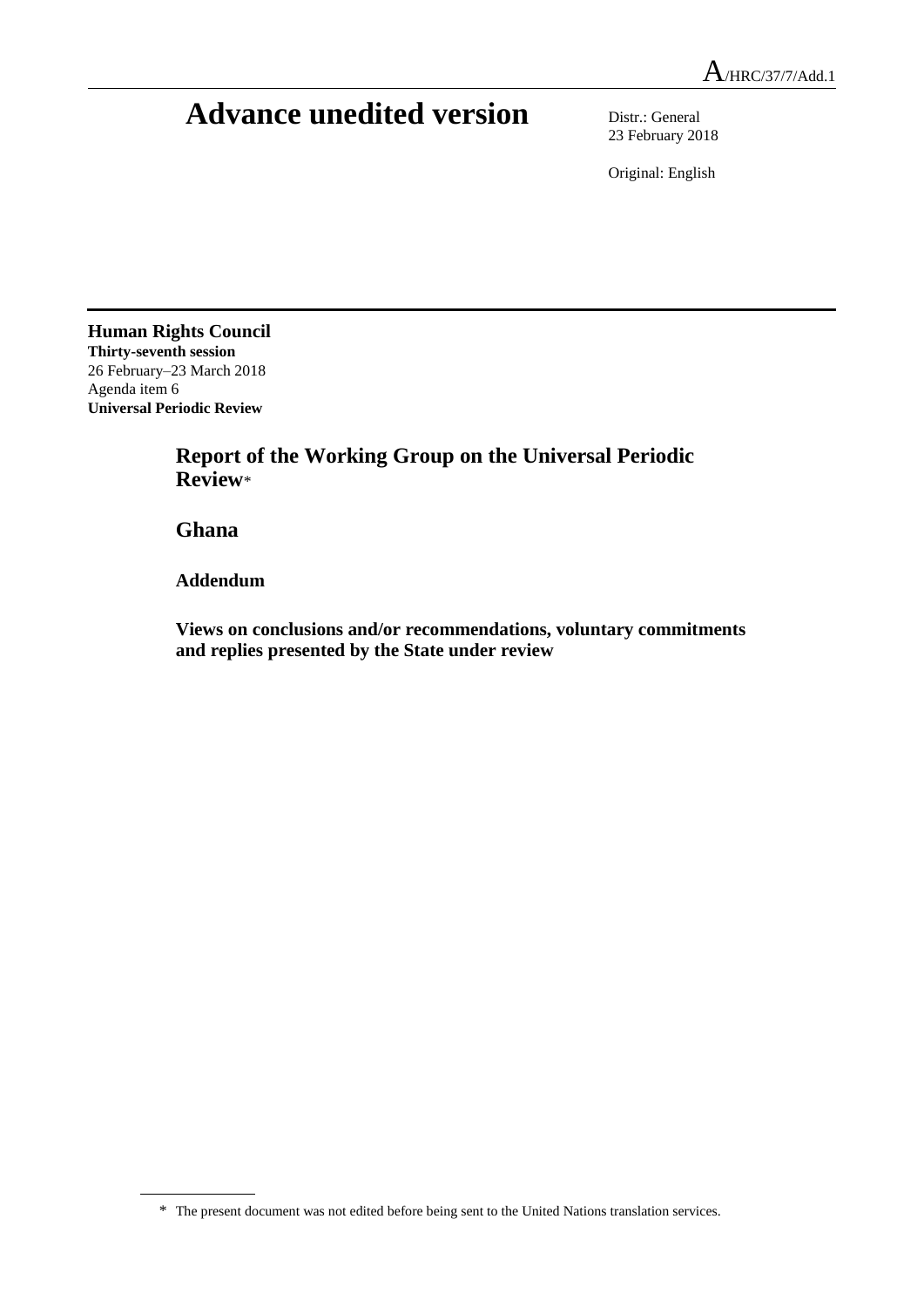The Government of the Republic of Ghana welcomes the recommendations made during its review by the Universal Periodic Review Working Group on 7 November, 2017, and is pleased to provide the following responses to the remaining forty-one (41) recommendations for inclusion in the outcome report.

- 147.1. Noted
- 147.2. Partially accepted
- 147.3. Accepted
- 147.4. Accepted
- 147.5. Noted

147.6. Accepted. The Government is considering alternatives to custodial sentencing to augment the "Justice for all programme" currently being implemented to reduce over-crowding prison.

147.7. Accepted. Personnel of the Ghana Police Service are prohibited from torturing or administering any form of ill-treatment to persons in detention facilities as provided by Regulation 82(1) (j) of the Police Service Regulations, 2012 (C.I. 76).

| 147.8.  | Noted     |
|---------|-----------|
| 147.9.  | Noted     |
| 147.10. | Noted.    |
| 147.11. | Accepted. |
| 147 12  | Noted     |
| 147.13. | Noted     |
| 147 14  | Accepted. |
| 147.15. | Noted     |
|         |           |

147.16. Noted. Article 17(2) of the 1992 Constitution of the Republic of Ghana states that "a person shall not be discriminated against on grounds of gender, race, colour, ethnic origin, religion, creed or economic status".

| 147.17. | Noted.    |
|---------|-----------|
| 147.18. | Accepted. |
| 147.19. | Noted.    |
| 147.20. | Noted.    |
| 147.21. | Accepted. |
| 147.22. | Noted.    |
| 147.23. | Accepted. |
| 147.24. | Accepted. |
| 147.25. | Noted.    |
| 147.26. | Noted.    |
| 147.27. | Noted.    |
| 147.28. | Accepted. |
| 147.29. | Noted.    |
| 147.30. | Noted.    |
| 147.31. | Noted.    |
| 147.32. | Noted.    |